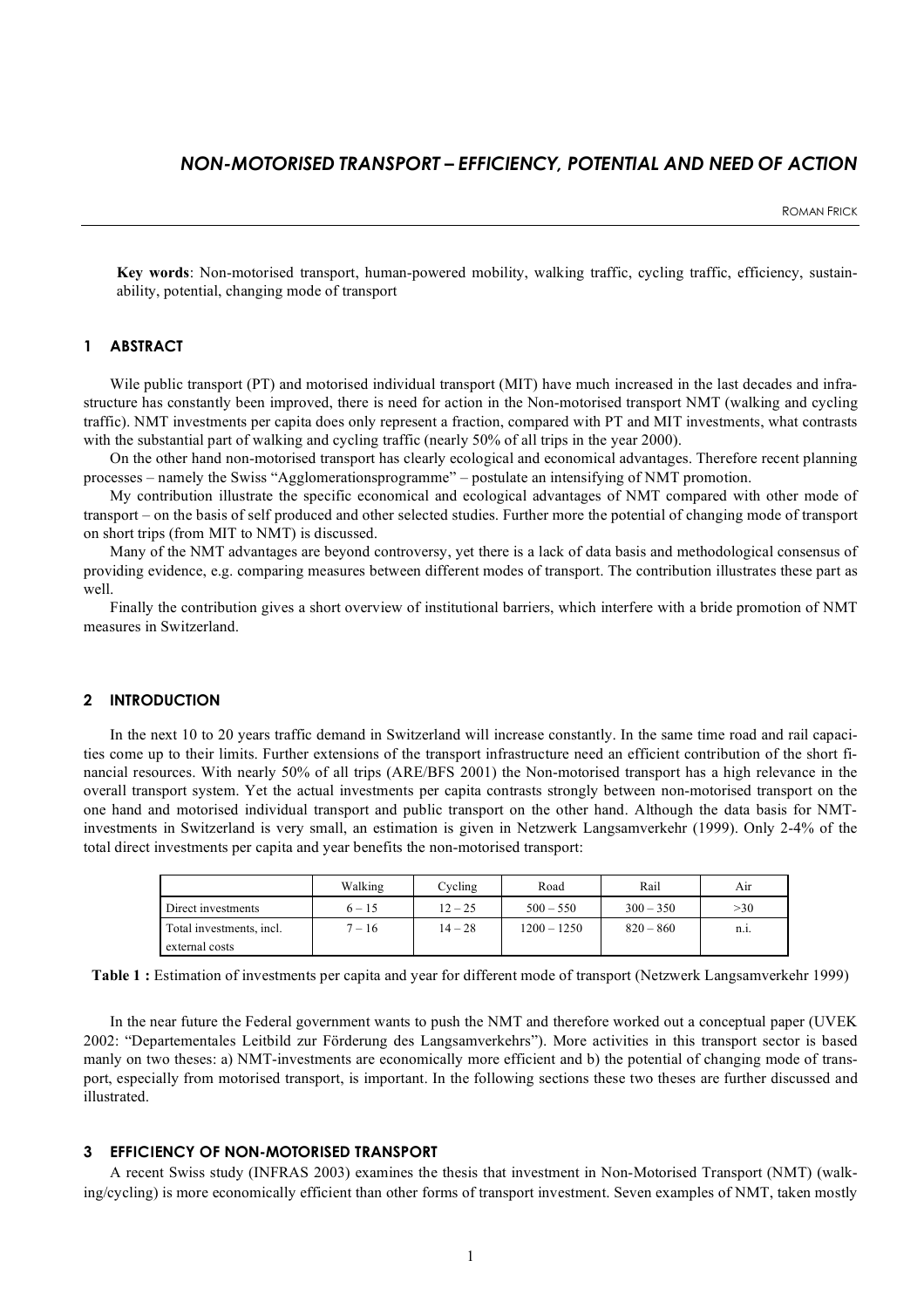from urban agglomerations, and two reference examples each from Motorised Individual Transport (MIT) and Public Transport (PT) have been analysed in terms of their gross cost-benefit. The quantitative calculations have been restricted to the efficiency indicator "public costs per transport unit concerned". In addition, qualitative judgements have been made with regard to other economically relevant benefit factors. The cost efficiency and the added benefit of the examples studied may be summarised as follows:



**Fig. 1** Cost efficiency with data quality range (dependent on data quality)

Overall, the **cost-efficiency** of the NMT measures is distinctly better than that of the MIT / PT reference examples. The range extends from 10 to 40 centimes per trip (exception: Velo-Parking, Basle), as compared with 40 to 80 centimes with the reference examples. In general, the NMT measures are low cost measures (often simply additions to the existing road network) and they reach a significant number of users. Costly and capital intensive projects like the Velo-Parking, Basle are exceptions to this rule. Since, with such costly measures, there is other commercial potential in addition to parking and as transport companies draw benefit, it is necessary to work out an appropriate means of allocating costs between the public purse and the private operators. Apart from construction work, extensive accompanying measures are needed for the successful implementation of NMT projects (public relations, marketing, etc). With NMT, these costs are largely supported out of the public purse, which creates an imbalance in relation to MIT and PT.

Apart from the yardstick of direct efficiency per franc invested, NMT measures offer a number of **other economic benefits**. Yet in this study these other benefits have been illustrated only in a qualitative manner: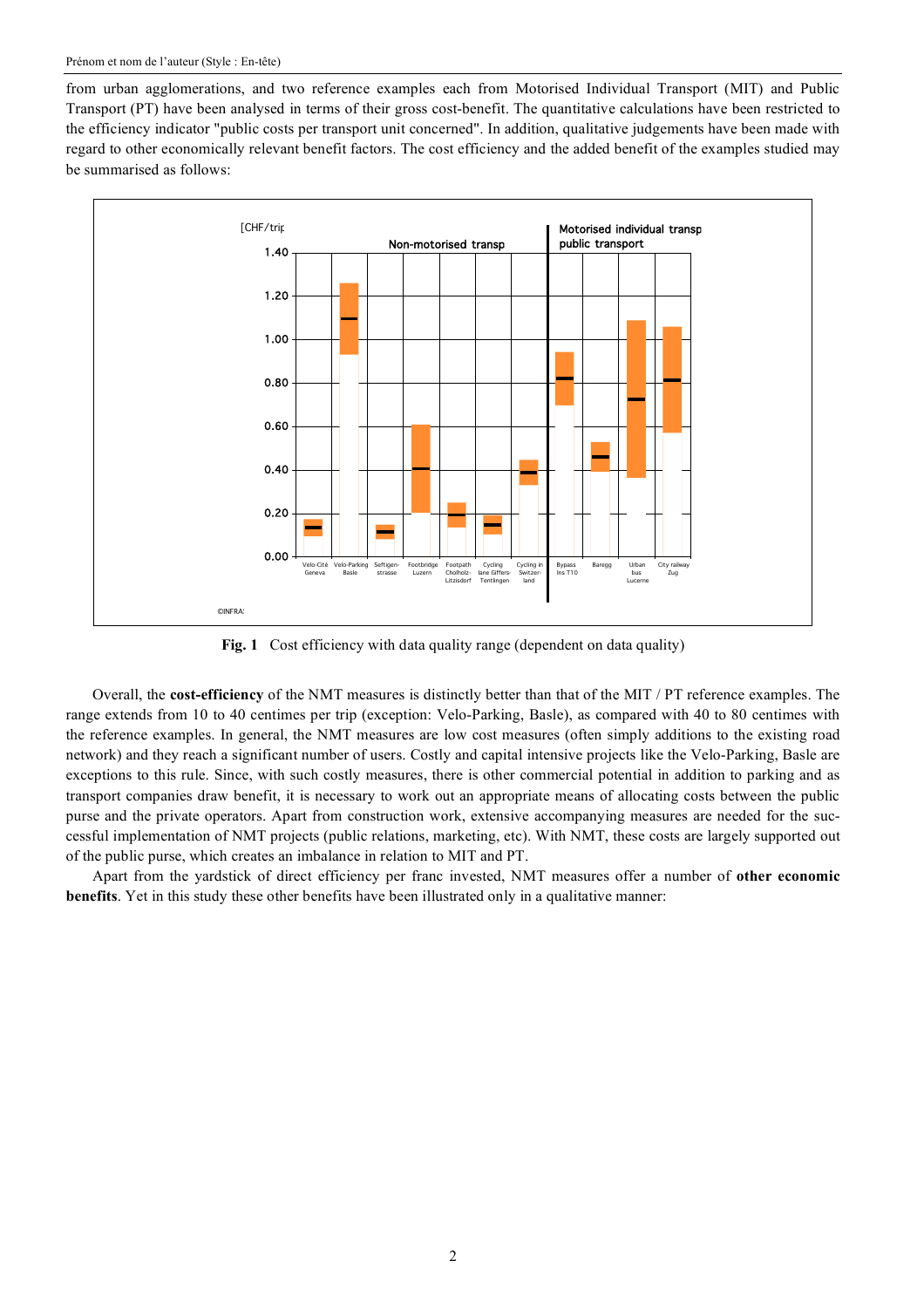Titre de l'article (Style : En-tête)

|                                            | Environmental<br>impact (energy,<br>air pollution,<br>noise) | Accident<br>prevention | Individual<br>health             | Reduced<br>traffic<br>congestion | Social<br>networking | Regional<br>economic<br>significance |  |  |  |  |
|--------------------------------------------|--------------------------------------------------------------|------------------------|----------------------------------|----------------------------------|----------------------|--------------------------------------|--|--|--|--|
| <b>Examples of non-motorised transport</b> |                                                              |                        |                                  |                                  |                      |                                      |  |  |  |  |
| Vélo-Cité Geneva                           |                                                              | $\bullet\bullet$       | Against the                      |                                  | $\bullet\bullet$     |                                      |  |  |  |  |
| Velo-Parking Basle                         |                                                              |                        | basically<br>positive effects    |                                  |                      | $\mathbf{O}$                         |  |  |  |  |
| Seftigenstrasse Wabern                     | 88                                                           | $\bullet\bullet$       | of NMT, we                       |                                  |                      |                                      |  |  |  |  |
| Footbridge Lucerne                         |                                                              |                        | have to set the                  | $\Omega$                         |                      | $\mathbf{O}$                         |  |  |  |  |
| Footpath Cholholz-                         |                                                              |                        | negative as-<br>pects in heavily | $\mathbf{o}$                     |                      | $\mathbf{O}$                         |  |  |  |  |
| Litzisdorf                                 |                                                              |                        | used city                        |                                  |                      |                                      |  |  |  |  |
| Cycling lane Giffers-                      |                                                              |                        | centres (air                     | $\Omega$                         |                      | $\Omega$                             |  |  |  |  |
| Tentlingen                                 |                                                              |                        | pollutants, risk                 |                                  |                      |                                      |  |  |  |  |
| Cycling in Switzerland                     | 000                                                          | $\bullet\bullet$       | of accidents)                    | $\mathbf{O}$                     | $\bullet\bullet$     | $\bullet\bullet\bullet$              |  |  |  |  |
| <b>MIT/PT</b> reference examples           |                                                              |                        |                                  |                                  |                      |                                      |  |  |  |  |
| Bypass T10 Ins                             |                                                              | $\bullet\bullet$       | $\mathbf{O}$                     | ●                                | $\bullet$            |                                      |  |  |  |  |
| Third tunnel tube Baregg                   |                                                              |                        | $\mathbf{O}$                     |                                  | $\Omega$             | $\bullet\bullet\bullet$              |  |  |  |  |
| Urban Bus Lucerne                          |                                                              |                        | $\mathbf{O}$                     | $\mathbf{o}$                     |                      | $\mathbf{O}$                         |  |  |  |  |
| City railway Zug                           |                                                              | $\bullet\bullet$       | $\mathbf{O}$                     |                                  | $\bullet\bullet$     | $\bullet\bullet$                     |  |  |  |  |

**Table 1 :** Qualitative Assessment of Additional benefits

Legend:  $\bullet \bullet \bullet$ : high benefit,  $\bullet \bullet$ : average benefit,  $\bullet$ : low benefit, o: no significant benefit.

• Optimising the overall transport system: In those areas of Switzerland with the highest concentrations of traffic – especially the urban agglomerations and city centres – NMT permits journeys to be made in combination with other modes of transport (above all PT), thus relieving some of the pressure on a road transport system already stretched to its limits.

• Improving the environment situation: Walking and cycling are well known to be the most environmentally friendly forms of travel. These advantages become most apparent where it is possible to increase the share of NMT in short distance travel of up to 5 km (see next section). The prerequisite here is a safe and attractive framework for NMT.

• Improving health: Walking and cycling promote individual health. There is less argument about the benefits in the countryside than in the polluted air of congested city centres. This shows that the promotion of NMT needs to be accompanied by traffic calming measures for MIT.

• Boosting leisure and tourism: Finally, NMT measures make locations more attractive for leisure purposes and so contribute to regional wealth creation. Peaceful pedestrian zones encourage people to stroll about and do their shopping, while attractive networks of cycle paths open up new opportunities for tourism in both town and countryside.

The weighting attributed to these measures is a political question. In individual cases, particular criteria may play a predominant role (e.g. quality of transport services in public transport projects). Accordingly, the cost-benefit considerations referred to here must be understood as a tentative reply to the thesis of the efficiency of NMT investment. With NMT and MIT/PT infrastructures, it is rarely an either/or question but rather an integrated optimisation of the overall transport system.

#### **4 POTENTIAL OF NON-MOTORISED TRANSPORT**

There exists numerous foreign studies, estimating the potential of NMT (overview in Netzwerk Langsamverkehr 1999), but rarely one has done this for Switzerland yet. As per the CO2 law, by the year 2010 Switzerland is obliged to reduce CO2 emissions by 10% overall compared with 1990 (combustibles -15%, fuels -8%). The current deficit in traffic is around 2.6 million tonnes of CO2 compared with the target. Within the scope of the "Communication for the approval of the C02 emission level for combustibles", the Federal Council explains how this gap is to be closed. In addition to the proposed principle measures of C02 tax (combustibles) and climate cent (fuels), significant CO2 contributions can also be expected from promotional measures in non-motorised transport in the longer term. Therefore a study was launched (INFRAS 2005), quantifying this C02 potential of non-motorised transport.

The study restricts itself to the potential of changing short motorised individual transport journeys to non-motorised transport. Changing from public transport to non-motorised transport (not necessarily energy-relevant) as well as changing from long motorised individual transport routes to combined public transport - non-motorised transport routes (primarily a public transport – motorised individual transport discussion) are excluded. From a methodical point of view, a distinction is made between "technical" and "realisable" potential.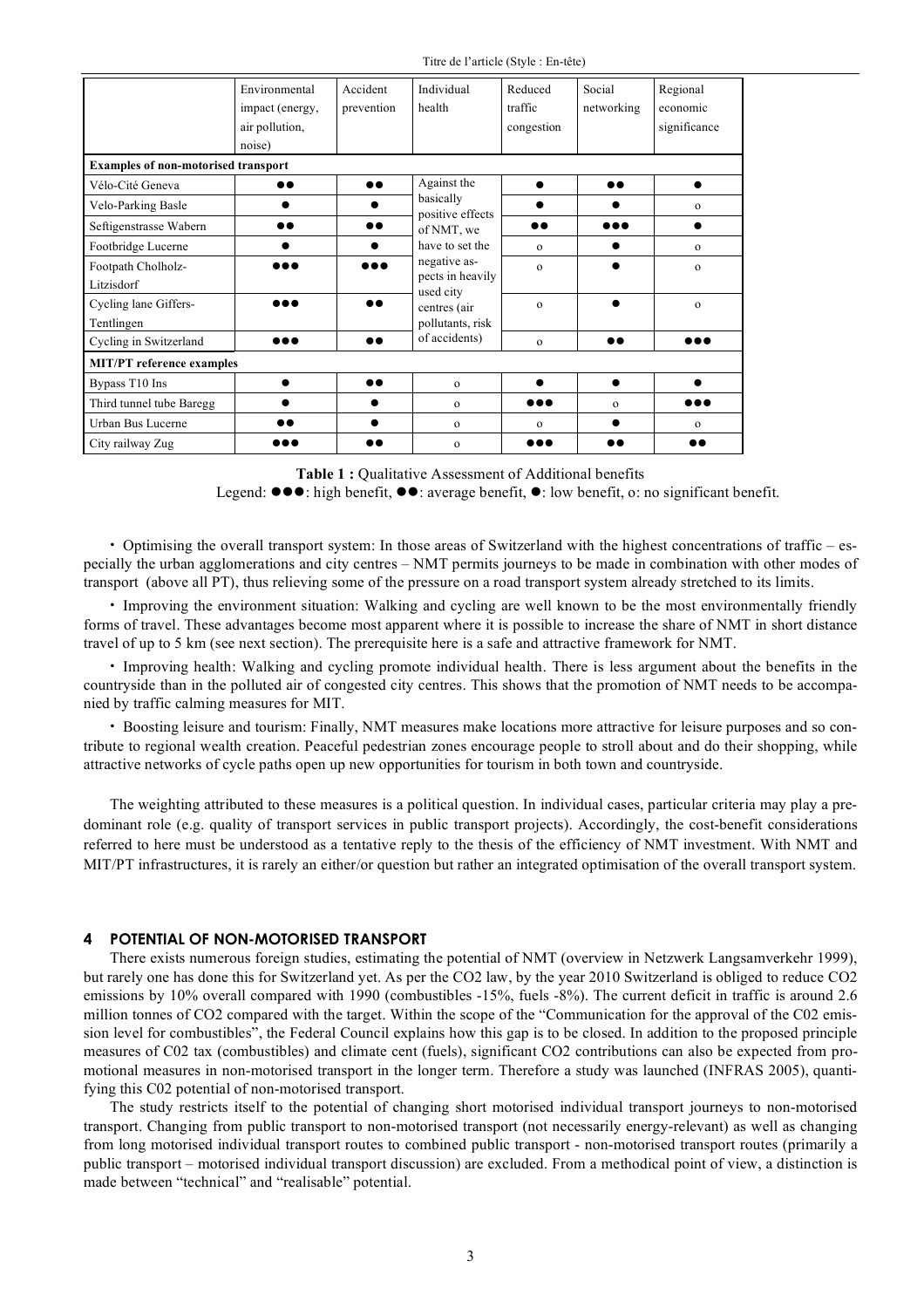• The **"Technical potential"** takes account of external hindrances, such as weather, topography, settlement density, traffic purpose (e.g. luggage/accompanying transport) or complexity of the mobility chains. It is assumed that the other framework conditions (e.g. the available non-motorised transport infrastructure) are optimal for changing potential. The technical (theoretical) potential is derived in a quantitative-analytical manner. The data basis is the Microcensus on Travel Behaviour 2000. Here, only motorised individual transport trips ("Etappen") up to 5 km and excursions ("Ausgänge") up to 10 km are taken into consideration (or 15 km in the sensitivity calculation), on the assumption that the direct changing potential is likely to be marginal with greater distances. The assumptions on which the potential calculations have been based have deliberately been chosen conservatively, because various influence factors cannot be operationalised on the basis of the data basis (e.g. precise topographic facts or luggage transport).

• The **"Realisable" potential** also takes into account effective hindrance factors of an economic, social, individual nature, as well as those resulting from (transport) political framework conditions. Three future scenarios of differing transportpolitical levels of intervention are formulated ("reference", "NMT+" and "NMT+/MIT-"). From a methodical point of view, exploitation factors are derived from the "technical" potential on the basis of argumentative-qualitative considerations – based on observations at home and abroad.

Depending on the assumption in terms of the reasonable maximum length of an excursion, a **technical potential** of 17- 20% of all MIT-trips (traffic volume) results. This corresponds to around 3-4% of the motorised individual transport – personal kilometres (traffic capacity) or savings of 0.4-0.5 million tonnes of CO2.

Depending on the future scenario and assumptions in terms of reasonable maximum excursion length, **realisable potential** of 6% to 15% of all MIT-trips by 2030 results. This corresponds to around 1% to 3% of the motorised individual transport (personal kilometres) or savings of around 0.1 to 0.35 million tonnes CO2. On the other hand, the potential short-term contributions up until 2010 (Kyoto protocol) are negligible, because the implementation of the underlying measures is only realistic in the medium to long term.





The results show the following:

• Without special measures ("reference") only around half of the technical potential is likely to be achievable by 2030 even in urban areas, even less in rural areas. By themselves, the socio-economic developments, forecast elsewhere, will probably hardly increase the achievable potential for non-motorised transport compared with today; the opposite is more likely: individual measures promoting non-motorised transport (e.g. increasing capacity bottlenecks on the roads as a result of reduced public investment levels, increasing numbers of mobile pensioners) are countered by weighty factors hindering non-motorised transport (e.g. a lasting trend towards over-development, decreasing distance to places of education/learning).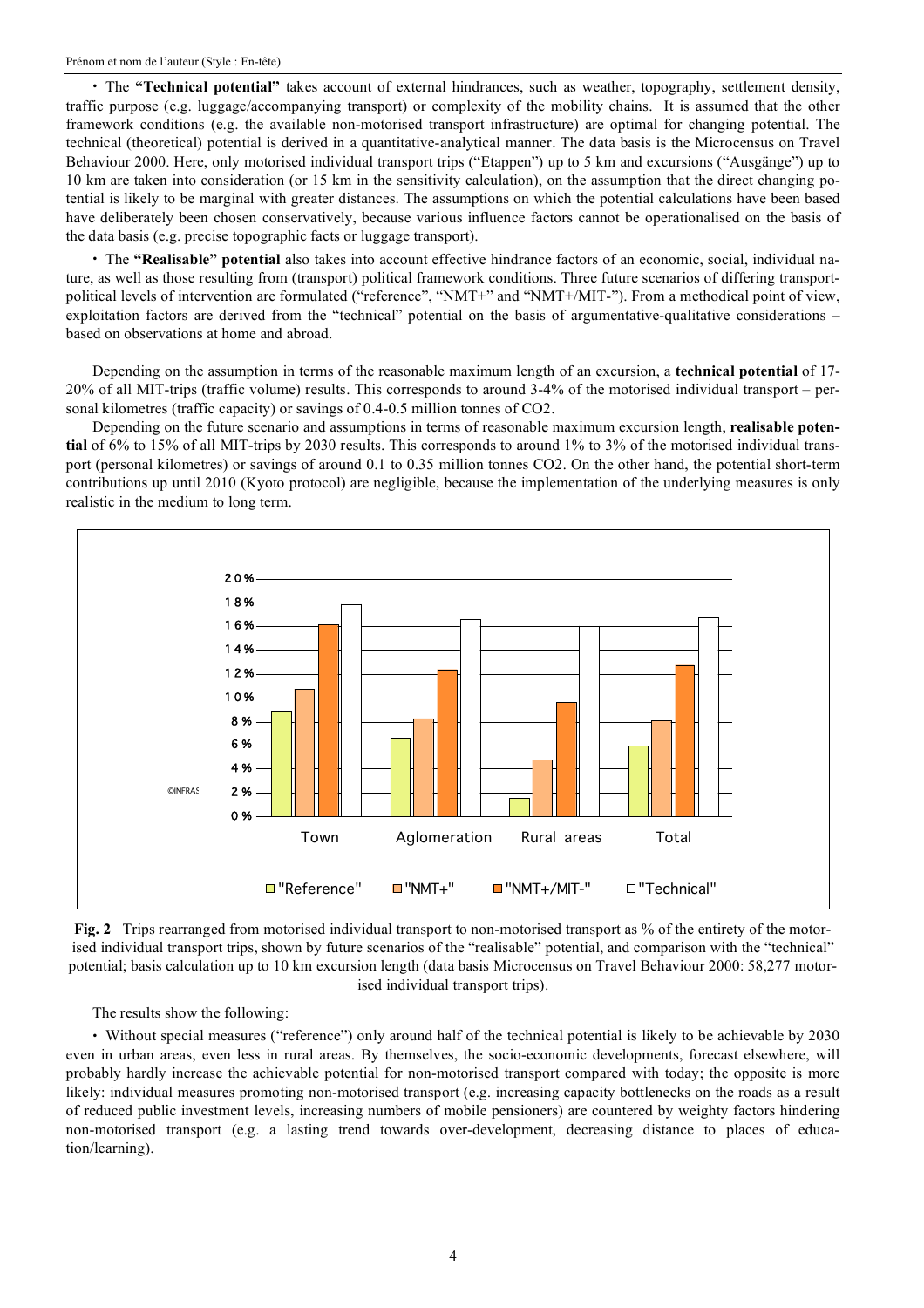• With specific measures promoting non-motorised transport ("NMT+"), it is possible to achieve a certain amount in specific areas; however, international examples and examinations show that, without parallel measures hindering motorised individual transport, the effects are severely restricted.

• Given a time horizon up until 2030 and simultaneous measures promoting non-motorised transport and hindering motorised individual transport ("NMT+/MIT-"; e.g. performance-related charges, access restrictions within towns or redesignation of traffic areas), we assume that it would be reasonable to expect practically complete realisation of the technical potential in urban areas and implementation to a major extent in rural areas. The measures reducing motorised individual transport are likely to have a far greater influence on the realisable transfer conduct than pure measures promoting nonmotorised transport. the measures have a more direct effect on today's motorised individual transport journeys (pushmeasures) than the indirect measures promoting non-motorised transport for motorised individual transport (pull-measures).

• The realisable potential is almost twice as high for bicycle traffic than for pedestrian traffic. This is particularly so because bicycles cover the greater distance-related stage spectrum and because infrastructure measures can be implemented in a more concrete and thus better perceivable manner.

• The potential is almost twice as high in urban areas than in rural areas. This is because, in particular, the trafficreducing measures and the measures hindering motorised individual transport are easier to implement in towns. In addition, combined public transport – non-motorised transport investments have greater chances of realisation as a result of the more concentrated traffic demand.

Compared with other domestic and foreign examinations of potential, the present study comes to more cautious estimations of potential. This is above all because a more differentiated methodical approach was chosen. Nevertheless, it can be stated that (realisable) CO2 potential is respectable.

• From a traffic point of view: 6-15% of all motorised individual transport trips are of significance when considered from a Switzerland-wide perspective. Corresponding transfers have been demonstrated in selected towns, however only over a longer period of time in cases of a highly resolute transport policy.

• From an energy point of view: 0.1 to 0.35 million tonnes of CO2 savings correspond to around 4% to 14% of the current Kyoto deficit in the field of transport. These are contributions as are hoped for as per the communication for the approval of the CO2 emissions law, for example from the two "additional" measures (i.e. in addition to C02 charge and climate cent): "Promotion of natural gas and biological fuels" and "Promotion of energy-efficient and environmentallyfriendly vehicles via a bonus-premium system". It should be noted that this entire potential applies subject to the (reference) assumption that no fundamental alterations occur in the overriding energy framework conditions (e.g. long-term, lasting energy prices, higher by factors).

#### **5 NEED OF ACTION**

In the sections above there was shown that investments in non-motorised transport are a) economically and ecologically efficient and b) there exists a high potential of changing mode of transport. So why recent statistics do not confirm an increase of NMT? Even contrary, the Swiss census 2000 shows for the commuting traffic a further increase of MIT to the disadvantage of NMT. We see different reasons for this situation, mainly the followings:

• **Financing**: Compared with Road and Rail-investments there are uncommitted financial resources for the nonmotorised transport. Each little project has to be approved by the authorities. Further more these authorities are (compared with MIT- and PT-investments) more often municipalities then Federal or State authorities, because walking- and cycling networks are especially important on community road networks. Yet decision making processes in municipalities are much longer on a total network point of view. The need of fixed financial resources for the NMT asks for new legal foundations. A good practice in the sense of financing the total transport system integrative rather then a specific mode of transport is the newly introduced "Infrastrukturfonds" for agglomerations.

• **Transport Planning**: Planning of transport infrastructure and public transport supply has to be coordinated consequently in a intermodal sense, including the non-motorised transport. That means, each road traffic project has to be proved for the compatibility to public and non-motorised transport (and vice versa for public transport projects). Therefore is need of adjustments of the legal foundations (e.g. "kantonale Bau- und Planungsgesetze").

• **Spatial Planning**: A main reason for longer and more dispercive trips lay in the uncontrolled spatial development (urban sprawl). The actual planning tools are to be enhanced. Tools like "Kantonale Richtpläne" or "Sachpläne des Bundes" must focus on a more intermodal coordination.

• **Research, data basis**: The unequal treatment of NMT is also apparent from the patchy nature of the data with regard both to costs and transport. A proper comparison of investments in different mode of transport is difficult or only possible in a roughly, less detailed way (as shown in the above presented study). The Swiss federal road authority (ASTRA) has recognized this lack of data and developed a conceptual paper for a extended NMT-Statistic. Yet the implementation of new statistics must be seen in a longer perspective.